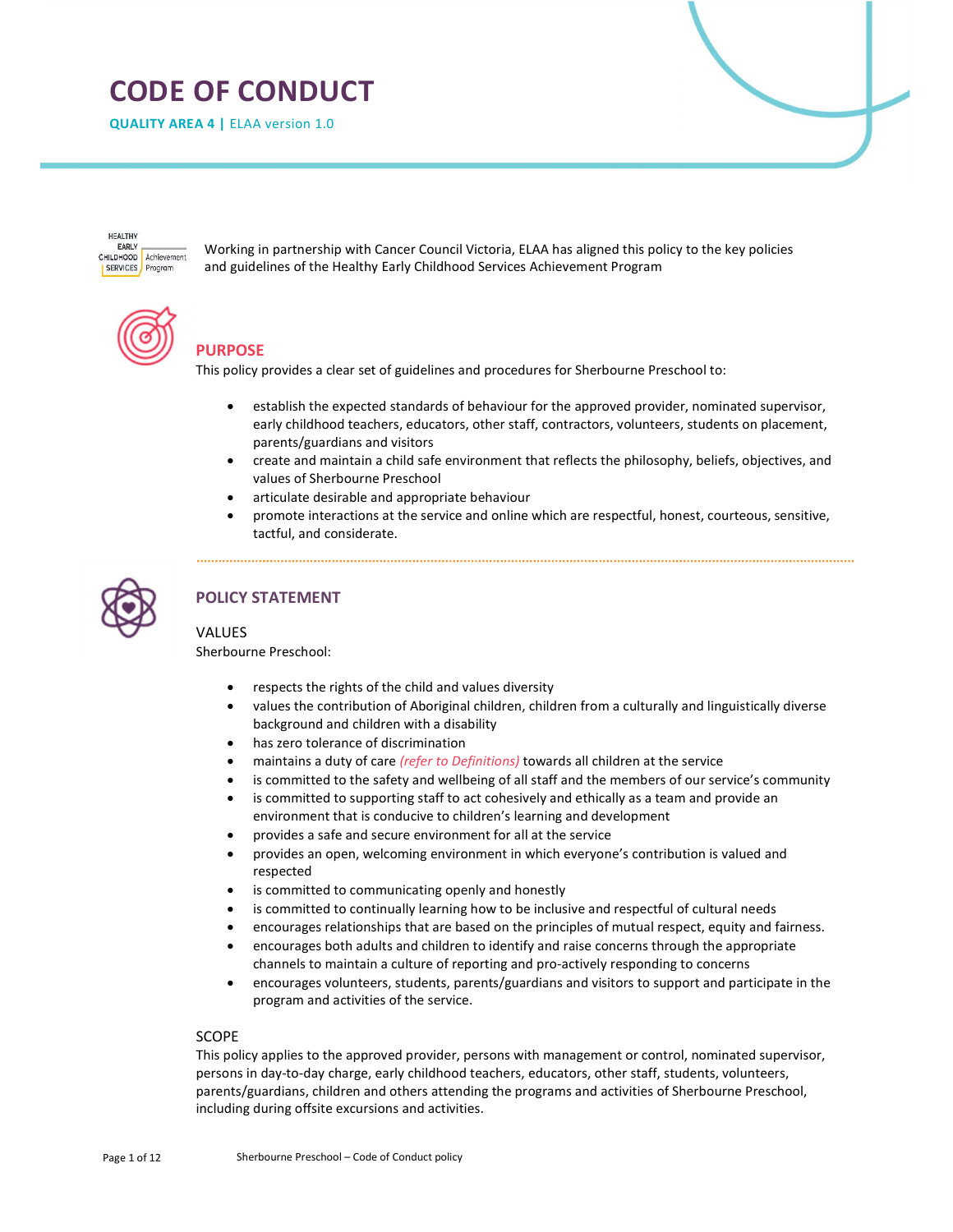| <b>RESPONSIBILITIES</b>                                                                                                                                                                                                                                                                                                                            | with management or control<br>Approved provider and persons | persons in day-to-day charge<br>Nominated supervisor and | educators and all other staff<br>Early childhood teachers, | Parents/guardians | students<br>Contractors, volunteers and |
|----------------------------------------------------------------------------------------------------------------------------------------------------------------------------------------------------------------------------------------------------------------------------------------------------------------------------------------------------|-------------------------------------------------------------|----------------------------------------------------------|------------------------------------------------------------|-------------------|-----------------------------------------|
| Providing a safe environment for everyone attending the<br>programs and activities of Sherbourne Preschool                                                                                                                                                                                                                                         | $\sqrt{}$                                                   | $\sqrt{}$                                                | $\sqrt{}$                                                  |                   |                                         |
| Providing a workplace that is free from unlawful discrimination,<br>harassment, victimisation and bullying where all persons<br>attending are treated with dignity, courtesy and respect                                                                                                                                                           | $\sqrt{ }$                                                  | $\sqrt{}$                                                | $\sqrt{}$                                                  |                   |                                         |
| Ensuring that the children educated and cared for at Sherbourne<br>Preschool are protected from harm and from any hazard likely to<br>cause injury (National Law: Section 167)                                                                                                                                                                     | $\sqrt{ }$                                                  | $\sqrt{}$                                                | $\sqrt{}$                                                  |                   |                                         |
| Providing guidance through leadership and by being a positive<br>role model; putting children first, prioritising training and<br>education and having a culture of continuous improvement                                                                                                                                                         | $\sqrt{}$                                                   | $\sqrt{}$                                                |                                                            |                   |                                         |
| Developing, updating and reviewing Code of Conduct for<br>Sherbourne Preschool in collaboration with all stakeholders<br>within the service (refer to Attachments 1 and 3)                                                                                                                                                                         | $\sqrt{}$                                                   | $\sqrt{}$                                                | $\sqrt{}$                                                  | $\sqrt{}$         |                                         |
| Ensuring that early childhood teachers/educators/other staff,<br>volunteers, students and parents/guardians are provided with a<br>copy of this policy on employment, engagement or enrolment at<br>the service and that the current codes of conduct are publicly<br>displayed and promoted to everyone including contractors and<br>visitors     | $\sqrt{}$                                                   | $\sqrt{}$                                                |                                                            |                   |                                         |
| Ensuring that the codes of conduct are regularly discussed at<br>staff meetings to reinforce expectations                                                                                                                                                                                                                                          | $\sqrt{}$                                                   | $\sqrt{}$                                                |                                                            |                   |                                         |
| Developing a culture of accountability within the service for<br>complying with the code of conduct and responding when<br>behavioural expectations are not adhered to                                                                                                                                                                             | N                                                           | $\sqrt{}$                                                | $\sqrt{}$                                                  |                   |                                         |
| Ensuring that all children being educated and cared for at<br>Sherbourne Preschool are protected from harm and any hazard<br>likely to cause injury (National Law: Section 167)                                                                                                                                                                    | $\sqrt{ }$                                                  | $\sqrt{ }$                                               | $\sqrt{}$                                                  |                   | $\sqrt{}$                               |
| Providing an environment that encourages positive interactions,<br>supports constructive feedback and holds one another to the<br>codes of conduct                                                                                                                                                                                                 | $\sqrt{}$                                                   | $\sqrt{}$                                                | $\sqrt{}$                                                  | $\sqrt{}$         | $\sqrt{}$                               |
| Ensuring that parents/guardians of a child attending the service<br>can enter the service premises at any time that the child is being<br>educated and cared for (Regulation 157), except where this may<br>pose a risk to the safety of children or staff, or conflict with any<br>duty of care of the approved provider, nominated supervisor or | $\sqrt{}$                                                   | $\sqrt{ }$                                               |                                                            |                   |                                         |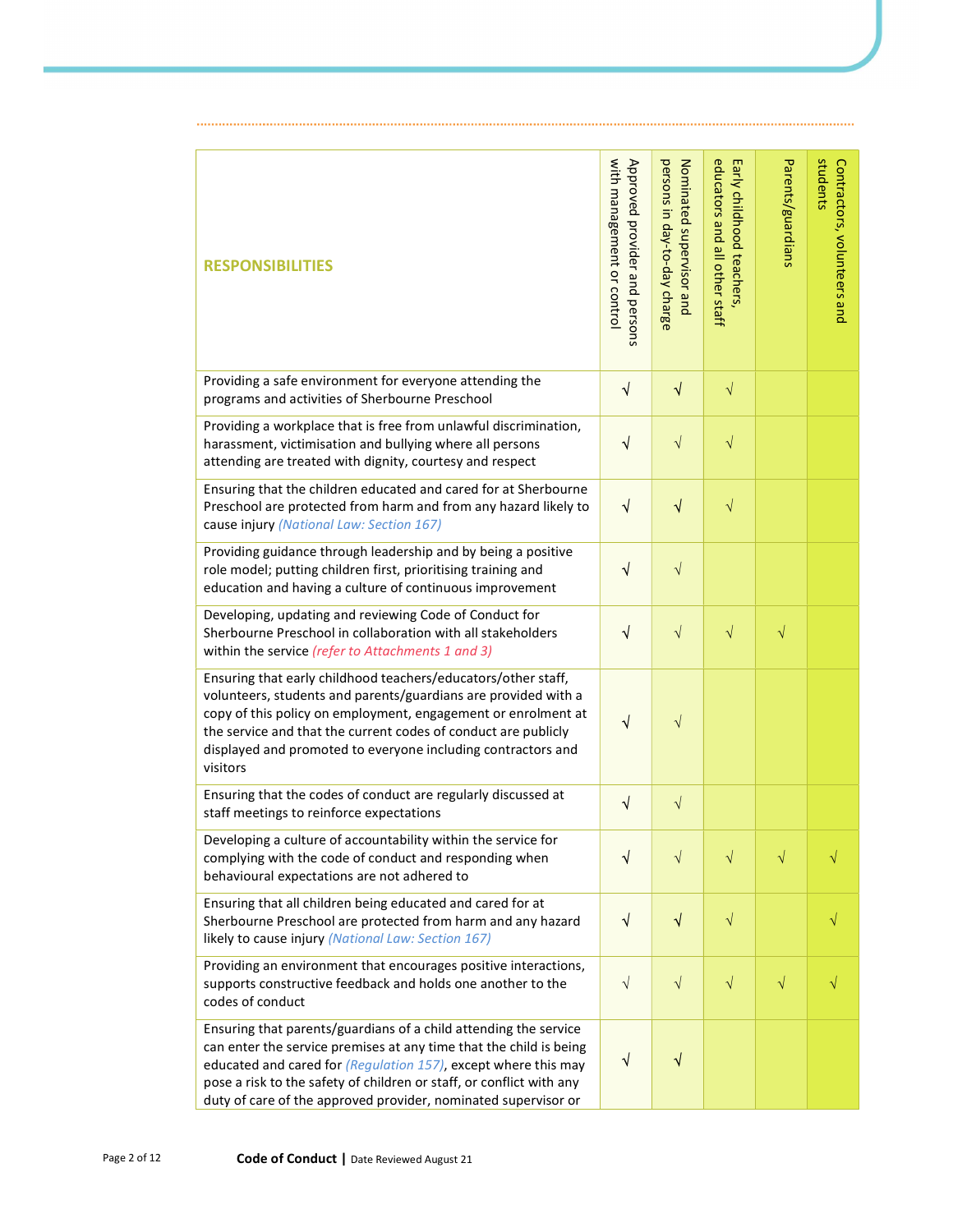| early childhood teachers and educators under the National Law:<br>Section 167 & 171                                                                                                                                                                                                             |            |            |                      |           |   |
|-------------------------------------------------------------------------------------------------------------------------------------------------------------------------------------------------------------------------------------------------------------------------------------------------|------------|------------|----------------------|-----------|---|
| Ensuring that contractors, volunteers, parent/guardians,<br>students or visitors at the service are not placed in a situation<br>where they are left alone with a child                                                                                                                         | $\sqrt{ }$ | $\sqrt{}$  | $\sqrt{}$            |           |   |
| Respecting individual abilities, needs, cultural practices and<br>beliefs in all interactions, both verbal and non-verbal. Paying<br>particular attention to the needs of Aboriginal and Torres strait<br>Islander children, children with disability and children from CALD<br>backgrounds     | $\sqrt{ }$ | $\sqrt{}$  | $\sqrt{}$            | $\sqrt{}$ |   |
| Engaging in open, two-way communication with families and<br>communities about the service's child safety approach and<br>providing relevant and accessible information                                                                                                                         | $\sqrt{}$  | $\sqrt{}$  | $\sqrt{}$            |           |   |
| Ensuring all staff, contractors, volunteers and students do not<br>consume or are under the influence of alcohol or be affected by<br>drugs (refer to Tobacco, Alcohol and other Drugs Policy)                                                                                                  | $\sqrt{ }$ | $\sqrt{}$  |                      |           |   |
| Not consuming or being under the influence of alcohol or be<br>affected by drugs (refer to Tobacco, Alcohol and other Drugs<br>Policy)                                                                                                                                                          | $\sqrt{ }$ | $\sqrt{}$  | $\sqrt{}$            | $\sqrt{}$ | √ |
| Notifying DET within 24 hours of a serious incident (refer to<br>Definitions) or of a notifiable complaint being made (refer to<br>Definitions) at the service (National Law: Sections 174(2)(b) and<br>174(4), National Regulations: Regulations 175(2)(c) and<br>$176(2)(b)$ ) via the NQAITS | √          | $\sqrt{}$  |                      |           |   |
| Referring notifiable complaints (refer to Definitions), grievances<br>or complaints that are unable to be resolved appropriately and in<br>a timely manner to the Grievances Subcommittee/investigator<br>(refer to Complaints and Grievances Policy)                                           | √          | $\sqrt{}$  |                      |           |   |
| Notifying Worksafe of any reportable incidences (refer to<br>Definitions) that have occurred in the workplace                                                                                                                                                                                   | $\sqrt{2}$ | $\sqrt{}$  |                      |           |   |
| Activating the Complaints and Grievances Policy on notification<br>of a breach of the Code of Conduct Policy                                                                                                                                                                                    | $\sqrt{ }$ | $\sqrt{}$  |                      |           |   |
| Taking appropriate disciplinary or legal action, or reviewing the<br>terms of employment in the event of misconduct or a serious<br>breach of the Code of Conduct Policy                                                                                                                        | $\sqrt{ }$ |            |                      |           |   |
| Contacting police in an emergency situation where it is believed<br>that there is an immediate risk, such as when violence has been<br>threatened or perpetrated or where sexual abuse or grooming is<br>suspected as outlined in the Child Safe Environment Policy.                            | $\sqrt{}$  | V          | $\blacktriangleleft$ | $\sqrt{}$ |   |
| Reading the Code of Conduct Policy (refer to Attachment 1) and<br>signing the Code of Conduct Acknowledgement for staff (refer to<br>Attachment 2) and that these are filed with individual staff<br>records upon engagement in the service                                                     |            | $\sqrt{}$  | $\sqrt{}$            |           |   |
| Adhering to the Code of Conduct at all times                                                                                                                                                                                                                                                    | $\sqrt{ }$ | $\sqrt{ }$ | $\sqrt{}$            | $\sqrt{}$ | √ |
| Informing the approved provider in the event of a serious<br>incident (refer to Definitions), of a notifiable complaint (refer to<br>Definitions) or of a breach of the Code of Conduct Policy                                                                                                  |            | $\sqrt{}$  | $\sqrt{}$            |           |   |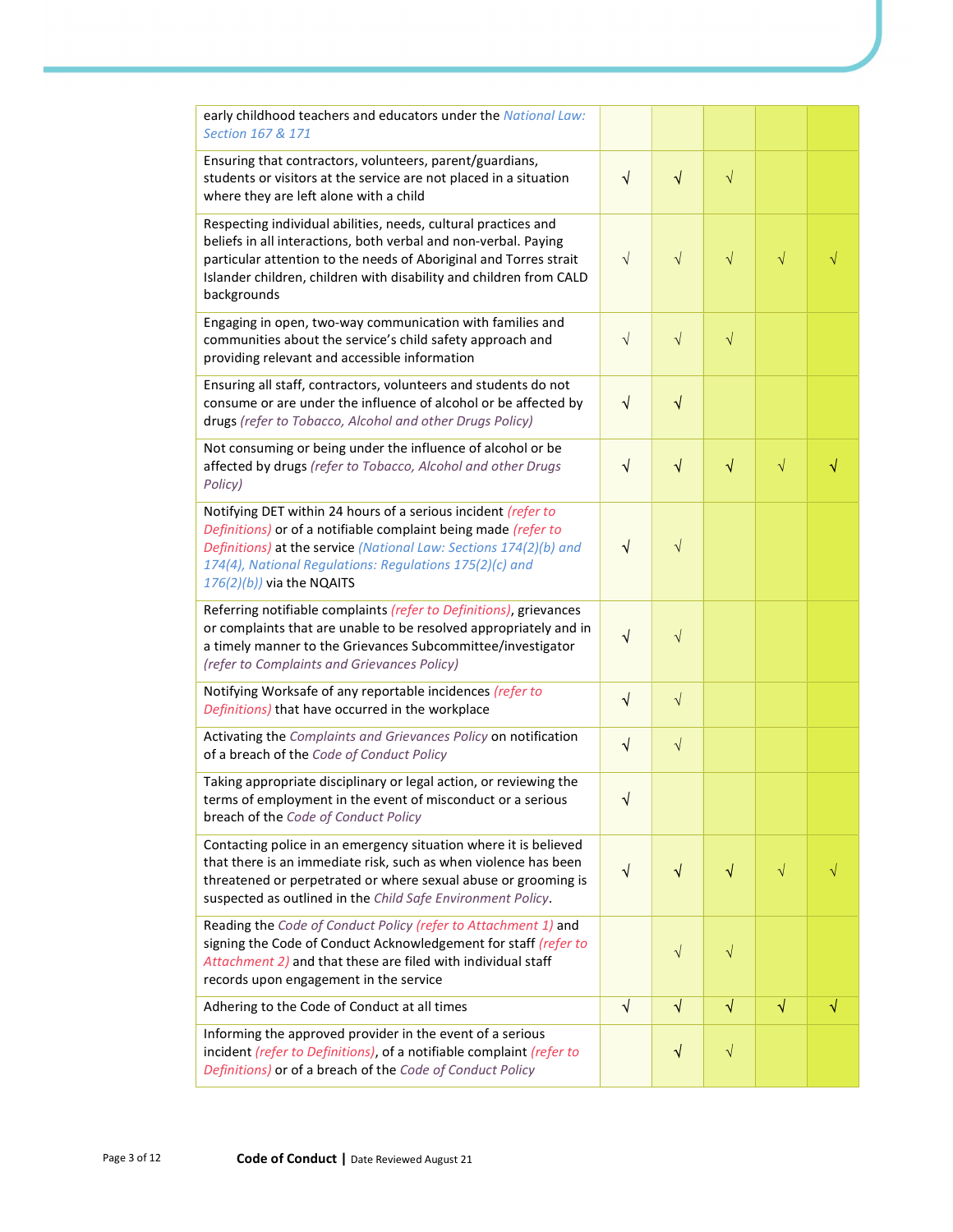| Providing an environment that encourages positive interactions,<br>supports constructive feedback and holds one another to the<br>codes of conduct                           | $\sqrt{}$ | $\sqrt{ }$ | V         |   |  |
|------------------------------------------------------------------------------------------------------------------------------------------------------------------------------|-----------|------------|-----------|---|--|
| Ensuring that parents/guardians, students and volunteers sign<br>the Code of Conduct Acknowledgement (refer to Attachment 4)                                                 | $\sqrt{}$ | $\sqrt{ }$ |           | V |  |
| Ensuring children can access abuse prevention programs and<br>information                                                                                                    | √         | $\sqrt{ }$ | V         |   |  |
| Understanding and accepting that serious breaches of this code<br>will be deemed misconduct and may lead to disciplinary or legal<br>action, or a review of their employment |           | $\sqrt{ }$ | $\sqrt{}$ | N |  |
| Being attentive to signs of harm and facilitating child-friendly<br>ways for children to communicate and raise their concerns                                                | √         | $\sqrt{ }$ | √         |   |  |
| Reporting and acting on any concerns or observed breaches of<br>this Code of Conduct Policy                                                                                  |           | $\sqrt{}$  | √         | √ |  |
| Ensuring duties are performed in a professional, safe and<br>satisfactory manner at all times.                                                                               | $\sqrt{}$ | $\sqrt{ }$ | N         |   |  |
| BOLD tick $\sqrt{}$ indicates legislation requirement                                                                                                                        |           |            |           |   |  |



# BACKGROUND AND LEGISLATION

#### BACKGROUND

Codes of conduct establish standards of behaviour to be followed and define how individuals are expected to behave towards each other, towards the children in their care, and towards other organisations and individuals in the community.

The approved provider, nominated supervisor, early childhood teachers, educators and all other staff have a duty of care to the children attending the service and must ensure 'that every reasonable precaution is taken to protect children being educated and cared for by the service from harm and from any hazard likely to cause injury' (National Law: Section 167).

The National Quality Standard requires that all staff be respectful and ethical and that 'professional standards guide practice, interactions and relationships' (National Quality Standard: 4.2 and 4.2.2).

Employers also have a legal responsibility to provide, as far as is practicable, a safe workplace that is free from discrimination, bullying and harassment.

Child Safe Standard 3 requires services to develop and review codes of conduct that establish clear expectations for appropriate behaviour with children including:

- how to respond to risks adults may pose to children or that children may pose to each other
- how to ensure the cultural safety of Aboriginal children and culturally and linguistically diverse children
- how to be inclusive of all children, including children with a disability.

A Code of Conduct should be informed by the service's philosophy, beliefs and values, and based on ethical principles of mutual respect, equity and fairness. Consideration should be given to the Victorian Teaching Profession Code of Conduct and the Code of Ethics and to the Early Childhood Australia's Code of Ethics in developing the code of conduct.

The approved provider must ensure that the nominated supervisor, early childhood teachers, educators, other staff, contractors, volunteers, students on placement, parents/guardians, children and others attending the programs and activities of Sherbourne Preschool adhere to the expectations outlined in the Code of Conduct when communicating to and interacting with:

children at the service and their parents and family members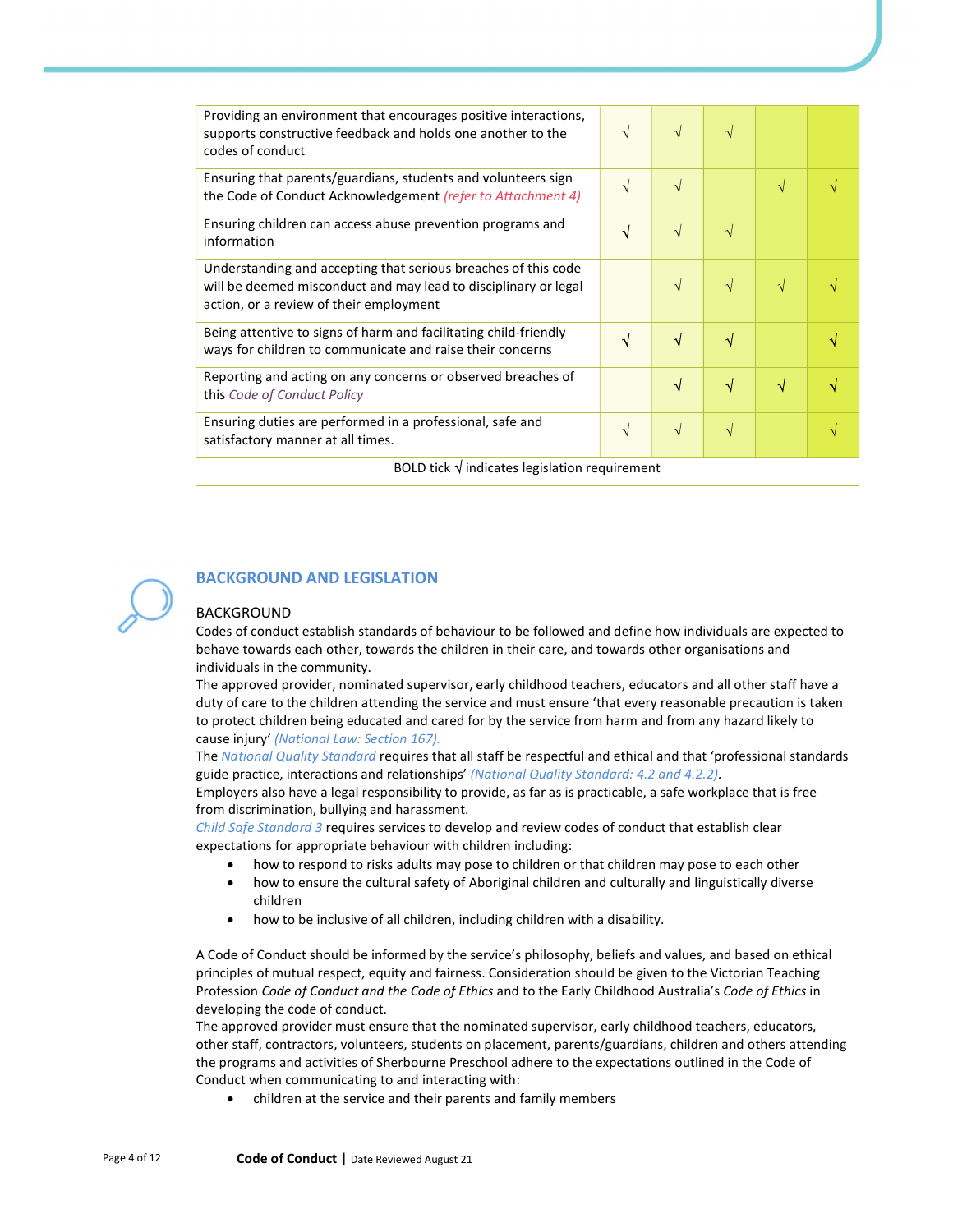- each other
- others in the community.

#### LEGISLATION AND STANDARDS

Relevant legislation and standards include but are not limited to:

- Charter of Human Rights and Responsibilities Act 2006 (Vic)
- Child Safe Standards (Vic)
- Children, Youth and Families Act 2005 (Vic)
- Child Wellbeing and Safety Act 2005 (Vic)
- Disability Discrimination Act 1992 (Cth)
- **Early Childhood Australia's Code of Ethics (2016)**<br> **Comparison and Care Services National Law Act 20**
- Education and Care Services National Law Act 2010: Sections 166, 167, 173, 174
- Education and Care Services National Regulations 2011: Regulations 83, 155, 156, 157, 168, 170, 171, 174, 175, 176
- Equal Opportunity Act 2010 (Vic)
- Fair Work Act 2009 (Cth)
- Fair Work Regulations 2009 (Cth)
- National Quality Standard, Quality Area 4: Staffing Arrangements
- Occupational Health and Safety Act 2004
- Occupational Health and Safety Regulations 2007
- Racial Discrimination Act 1975
- Racial and Religious Tolerance Act 2001 (Vic)
- Sex Discrimination Act 1984 (Cth)
- Victorian Institute of Teaching the Victorian Teaching Profession Code of Conduct
- Victorian Institute of Teaching the Victorian Teaching Profession Code of Ethics

The most current amendments to listed legislation can be found at:

- Victorian Legislation Victorian Law Today: www.legislation.vic.gov.au
- **•** Commonwealth Legislation Federal Register of Legislation: www.legislation.gov.au

#### **DEFINITIONS**

The terms defined in this section relate specifically to this policy. For regularly used terms e.g. Approved provider, Nominated supervisor, Notifiable Complaints, Serious Incidents, Duty of Care, etc. refer to the Definitions file of the PolicyWorks catalogue.

Behaviour: the way in which one acts or conducts oneself, especially towards others.

Bullying: Repeated verbal, physical, social or psychological behaviour that is harmful and involves the misuse of power by an individual or group towards one or more persons. Bullying occurs when one or more people deliberately and repeatedly upset or hurt another person, damage their property, reputation or social acceptance.

Ethical conduct: Behaviour which reflects values or a code of conduct.

Harassment: When someone is demeaning, derogatory or intimidating towards another person. Harassment includes:

- racial taunts
- taunts about sexual orientation or gender identity
- sexual harassment: unwelcome physical, verbal or written behaviour of a sexual nature
- repeated insulting remarks.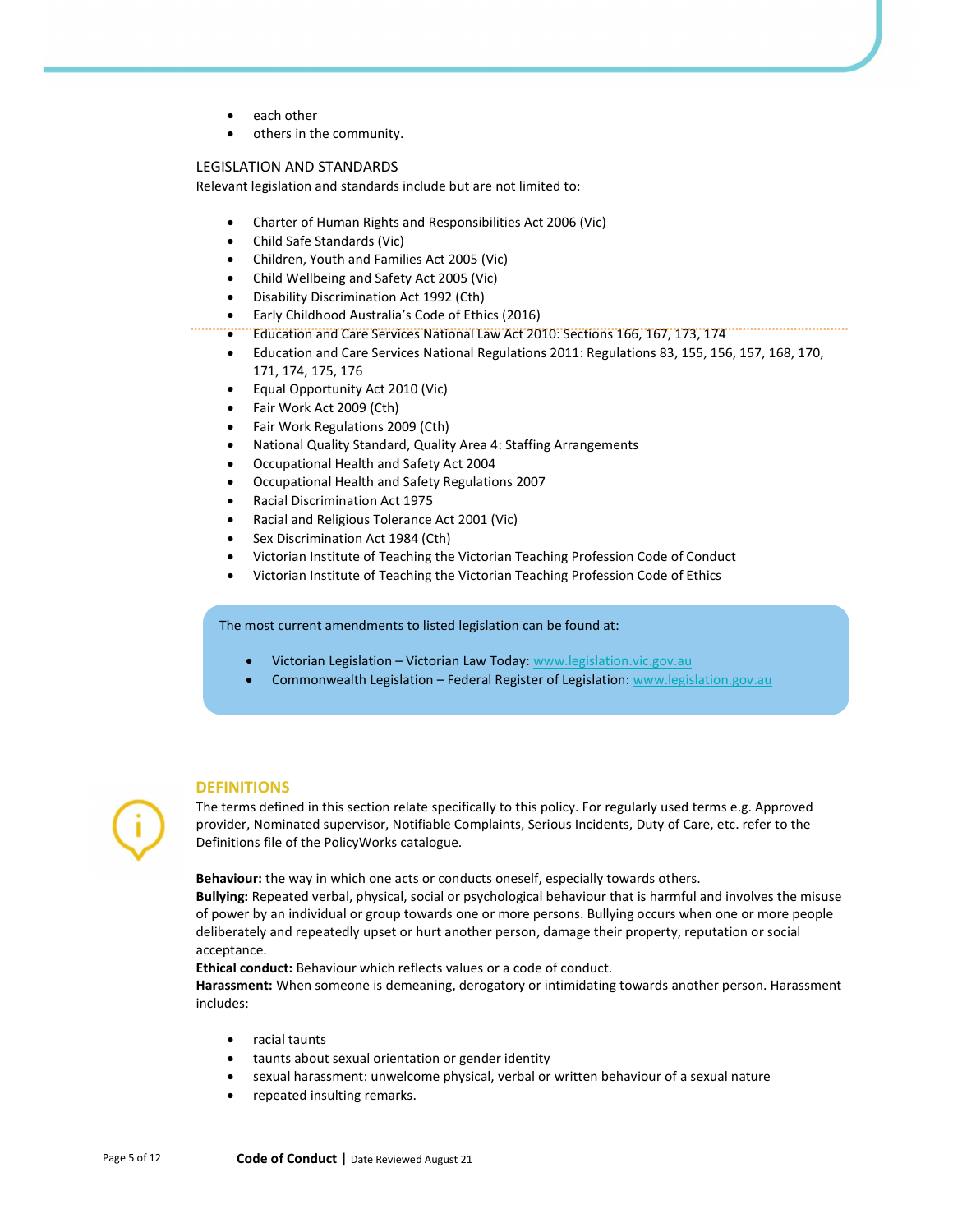Investigator: A person/staff member assigned or organisation engaged with the responsibility of investigating suspected breaches of the Code of Conduct by the Approved provider

Physical attack: the direct or indirect application of force by a person to the body of, or to clothing or equipment worn by another person, where that application creates a risk to health and safety.

Respect: Demonstrating regard for the rights of individuals, for different values and points of views. Sexual harassment: includes offensive gestures, leering, staring or suggestive comments about a person's physical appearance, inappropriate physical contact, unwanted invitations of a sexual manner, sexually orientated jokes, sending of obscene letters, notes, telephone texts or emails.

Support: Work in a co-operative and positive manner.

Threat: a statement or behaviour that causes a person to believe they are in danger of being physically attacked.

Unreasonable behaviour: includes actions of individuals or a group and may involve using a system of work as a means of victimising, humiliating, undermining, or threatening.

Verbal harassment: includes name-calling, offensive language, putting people down.



# SOURCES AND RELATED POLICIES

### **SOURCES**

- Early Childhood Australia, Code of Ethics: www.earlychildhoodaustralia.org.au/ourpublications/eca-code-ethics/
- United Nations, The Universal Declaration of Human Rights: www.un.org/en/universal-declarationhuman-rights/
- United Nations, Convention on The Rights of the Child: www.unicef.org/crc/
- Victoria Legal Aid: www.legalaid.vic.gov.au
- Victorian Institute of Teaching The Victorian Teaching Profession Code of Conduct and Code of Ethics: www.vit.vic.edu.au
- Commission for Children and Young People: www.ccyp.vic.gov.au

### RELATED POLICIES

- Child Safe Environment
- Complaints and Grievances
- Delivery and Collection of Children
- Inclusion and Equity
- Information Communication Technology
- Interactions with Children
- Occupational Health and Safety
- Privacy and Confidentiality
- Relaxation and Sleep
- **Staffing**
- Tobacco, Alcohol and other Drugs



### EVALUATION

In order to assess whether the values and purposes of the policy have been achieved, the approved provider will:

- regularly seek feedback from everyone affected by the policy regarding its effectiveness
- monitor the implementation, compliance, complaints and incidents in relation to this policy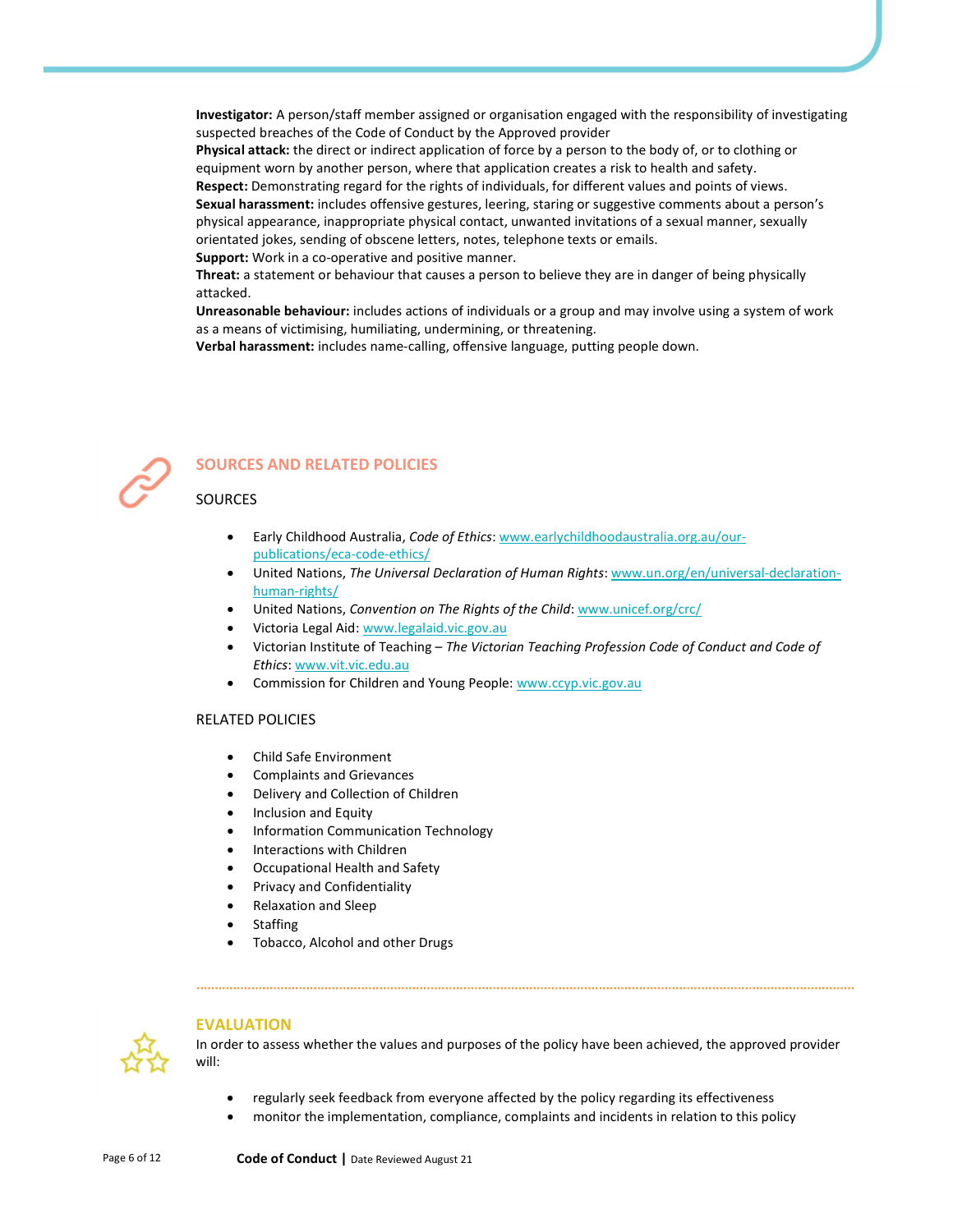- assess whether a satisfactory resolution has been achieved in relation to issues arising from this policy
- keep the policy up to date with current legislation, research, policy and best practice
- revise the policy and procedures as part of the service's policy review cycle, or as required
- notifying all stakeholders affected by this policy at least 14 days before making any significant changes to this policy or its procedures, unless a lesser period is necessary due to risk.

## **ATTACHMENTS**

- Attachment 1: Code of Conduct for approved provider, nominated supervisor and all staff
- Attachment 2: Code of Conduct Acknowledgement for staff
- Attachment 3: Code of Conduct for parents/guardians, students, contractors and volunteers
- Attachment 4: Code of Conduct Acknowledgement for parents/guardians, students, contractors and volunteers



## AUTHORISATION

This policy was adopted by the approved provider of Sherbourne Preschool on 10/08/2021 REVIEW DATE: Aug 2023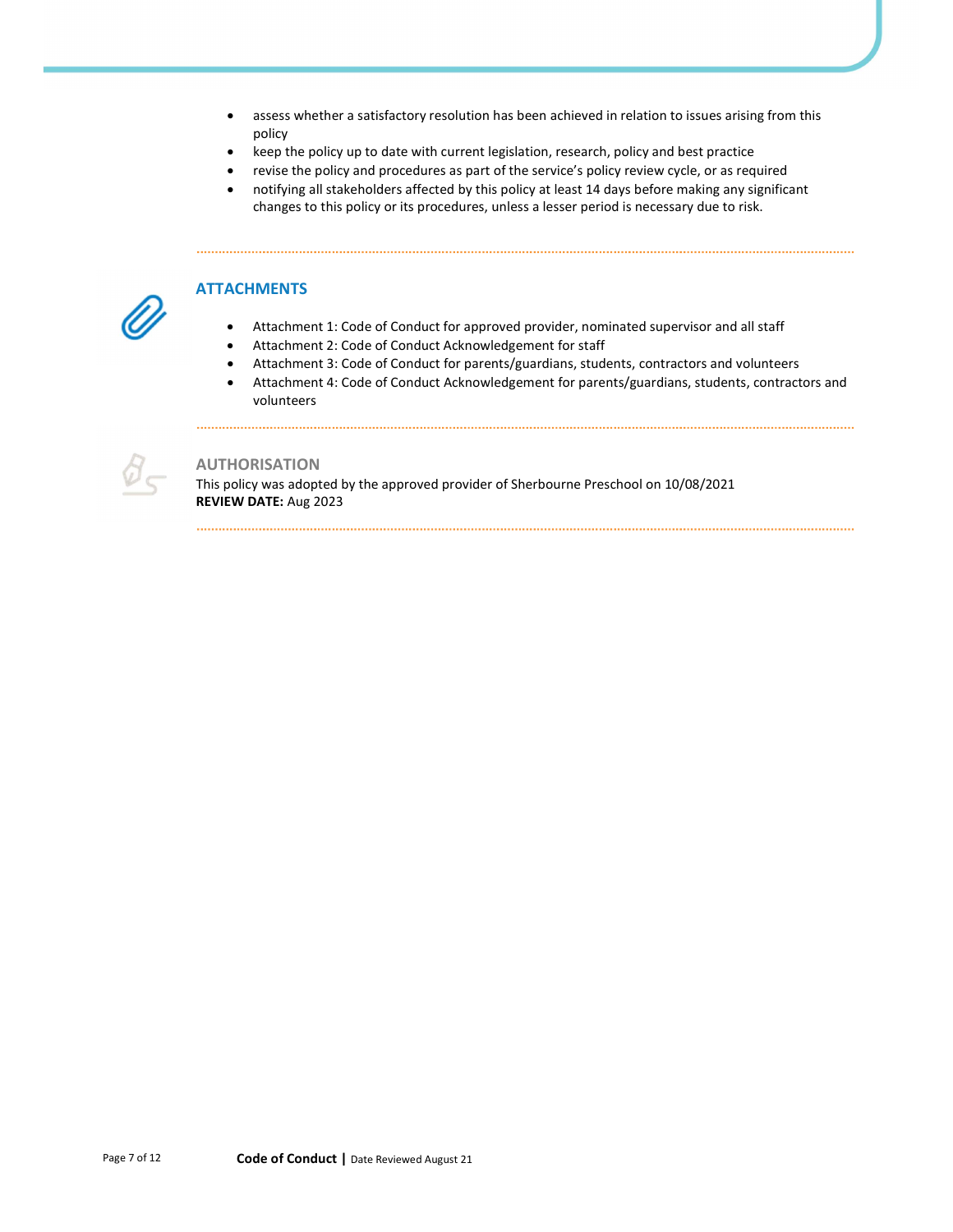# ATTACHMENT 1. CODE OF CONDUCT FOR THE APPROVED PROVIDER, PERSONS WITH MANAGEMENT AND CONTROL, NOMINATED SUPERVISOR, PERSON IN DAY-TO-DAY CHARGE AND ALL STAFF

#### This attachment was informed by the Victorian Institute of Teaching's the Victorian Teaching Profession Code of Conduct and A Guide for Creating A Child Safe Organisation, available from the Commission for Children and Young People (refer to Sources).

The approved provider, persons with management and control, nominated supervisor and all staff at Sherbourne Preschool are responsible for promoting the safety and wellbeing of children and their families by:

- welcoming all children and their families and being inclusive
- treating everyone with respect, including listening to and valuing their ideas and opinions
- contributing to a culture of child safety
- adhering to the Child Safe Environment policy and all other policies
- taking all reasonable steps to protect children from abuse
- respecting the privacy of children and their families, and only disclosing information to people who have a need to know as required under the Privacy and Confidentiality policy
- reporting and acting on any breaches of this Code of Conduct, complaints or concerns.
- acknowledging the vulnerability of Aboriginal children, children from a culturally and linguistically diverse background and children with a disability and having zero tolerance of discrimination

#### Professional responsibilities

The approved provider, persons with management and control, nominated supervisor and all staff demonstrate our commitment to our professional responsibilities by:

- undertaking duties in a competent, timely and responsible way
- ensuring our knowledge and expertise is up to date and relevant to our roles
- being aware of the role of other professionals and agencies and working collaboratively and within the limits of our professional expertise
- understanding and complying with legal obligations in relation to:
	- o discrimination, harassment and vilification
	- o negligence
	- o grooming
	- o disclosure of child sexual abuse
	- o protection of a child from child sexual abuse
	- o mandatory reporting
	- o privacy and confidentiality
	- $\circ$  occupational health and safety, including emergency evaluation procedures
	- $\circ$  raising any complaints or grievances in accordance with the *Complaints and Grievances policy*
	- maintaining teacher registration and Working with Children checks as applicable.
- raising any complaints or grievances in accordance with the Complaints and Grievances policy.

#### Relationships with children

The approved provider, persons with management and control, nominated supervisor and all staff at Sherbourne Preschool demonstrate our commitment to high-quality education and care for children by:

- encouraging children to express themselves and their opinions
- allowing children to undertake experiences that develop self-reliance and self-esteem
- maintaining a safe environment for children
- being a positive role model at all times
- speaking to children in an encouraging and positive manner
- giving each child positive guidance and encouraging appropriate behaviour
- providing opportunities for children to interact and develop respectful and positive relationships with each other, and with other staff members and volunteers at the service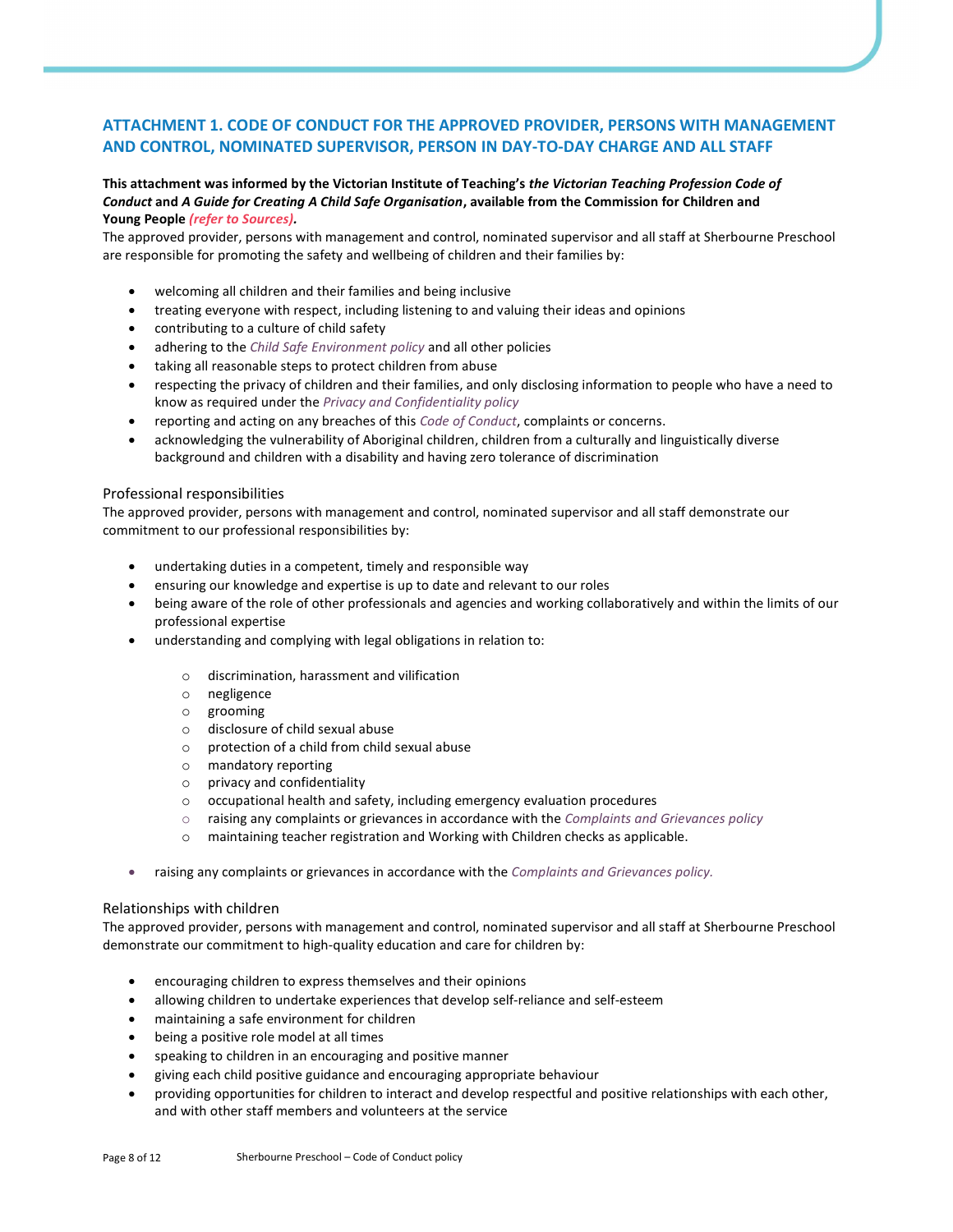- regarding all children equally, and with respect and dignity
- having regard to their cultural values and supporting them to express their culture
- respecting individual difference including age, physical and intellectual development, and catering for the abilities of each child at the service
- working with children in an open and transparent way by informing other staff about the work being done with children
- encouraging and assisting children to undertake activities of a personal nature for themselves e.g. toileting and changing clothes
- informing children if physical contact is required for any purpose, asking them if they are comfortable with this interaction and complying with the Interactions with Children policy.

## Relationships with parents/guardians and families

In our relationships with parents/guardians and families, the approved provider, nominated supervisor and all staff demonstrate our commitment to collaboration by:

- maintain professional and ethical relationships with families attending the service
- respecting the role of parents/guardians as the child's first educator
- working collaboratively with parents/guardians and families
- considering the perspective of parents/guardians and families when making decisions that impact on the education and care of their child
- communicating with parents/guardians and families in a timely and sensitive manner
- responding to concerns expressed by parents/guardians and families in a timely and appropriate manner.

## Relationships with employer and between colleagues

In relationships with the approved provider, persons with management and control, nominated supervisor and staff and between colleagues demonstrate collegiality by:

- encouraging others to act in accordance with this Code of Conduct and taking action when they observe behaviours which are outside of the Code of Conduct
- developing relationships based on mutual respect, equity and fairness
- working in partnership in a courteous, respectful and encouraging manner
- valuing the input of others
- sharing expertise and knowledge in appropriate forums, and in a considered manner
- respecting the rights of others as individuals
- giving encouraging and constructive feedback, and respecting the value of different professional approaches
- being prepared to have difficult conversations and use constructive processes to address differences of opinion.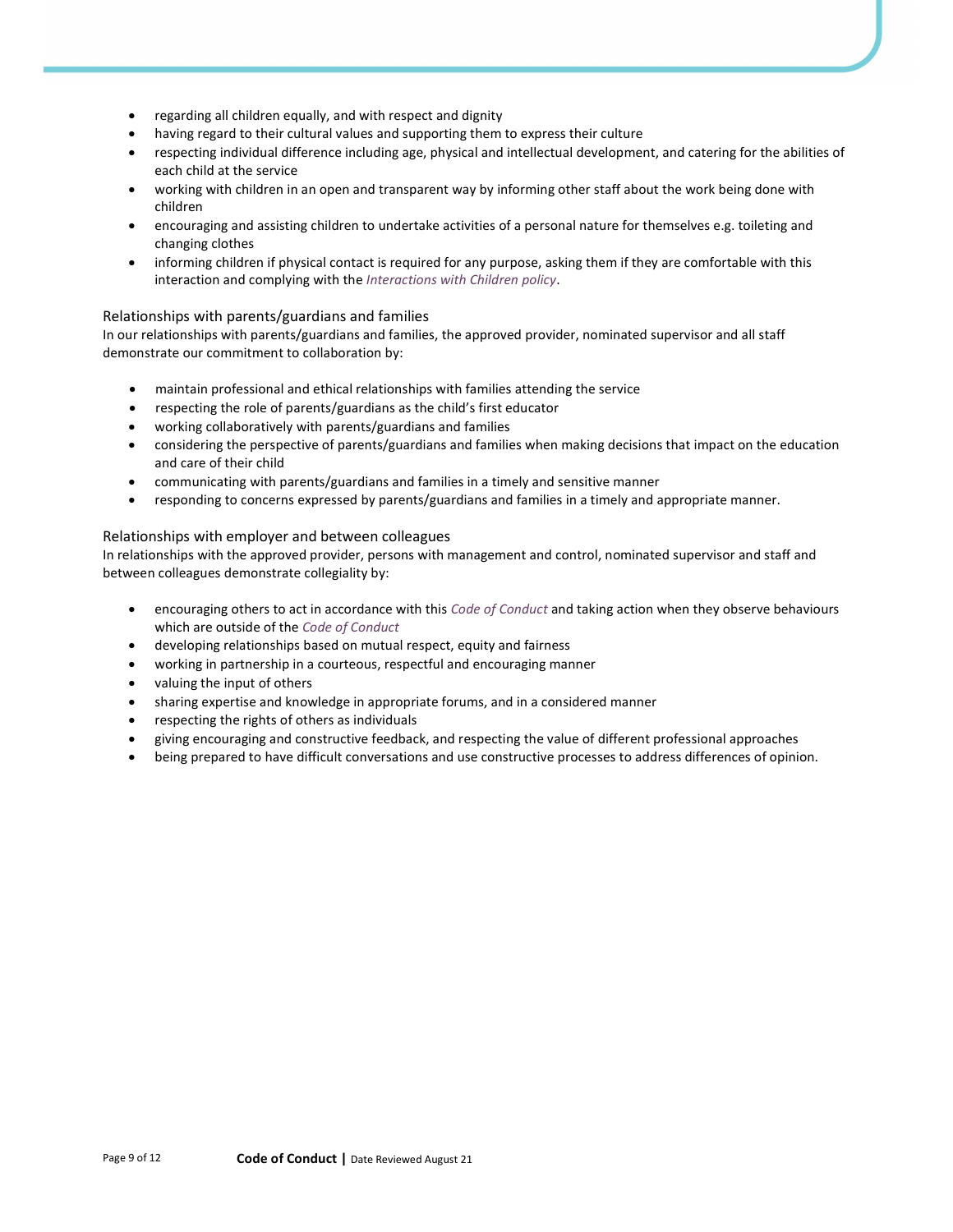# ATTACHMENT 2. CODE OF CONDUCT POLICY ACKNOWLEDGEMENT FOR STAFF

I hereby acknowledge that on [Date], I received a copy of the Code of Conduct policy for Sherbourne Preschool.

I have read the policy and I understand its contents.

I commit to abiding by the Code of Conduct and fulfilling my responsibilities as outlined in this policy whilst working at Sherbourne Preschool.

I understand that the approved provider will address any breach of this policy, and that any serious breach could lead to disciplinary or legal action.

| Date |
|------|
|      |

Thank you for your contribution to making Sherbourne Preschool an open, safe, welcoming, and friendly environment.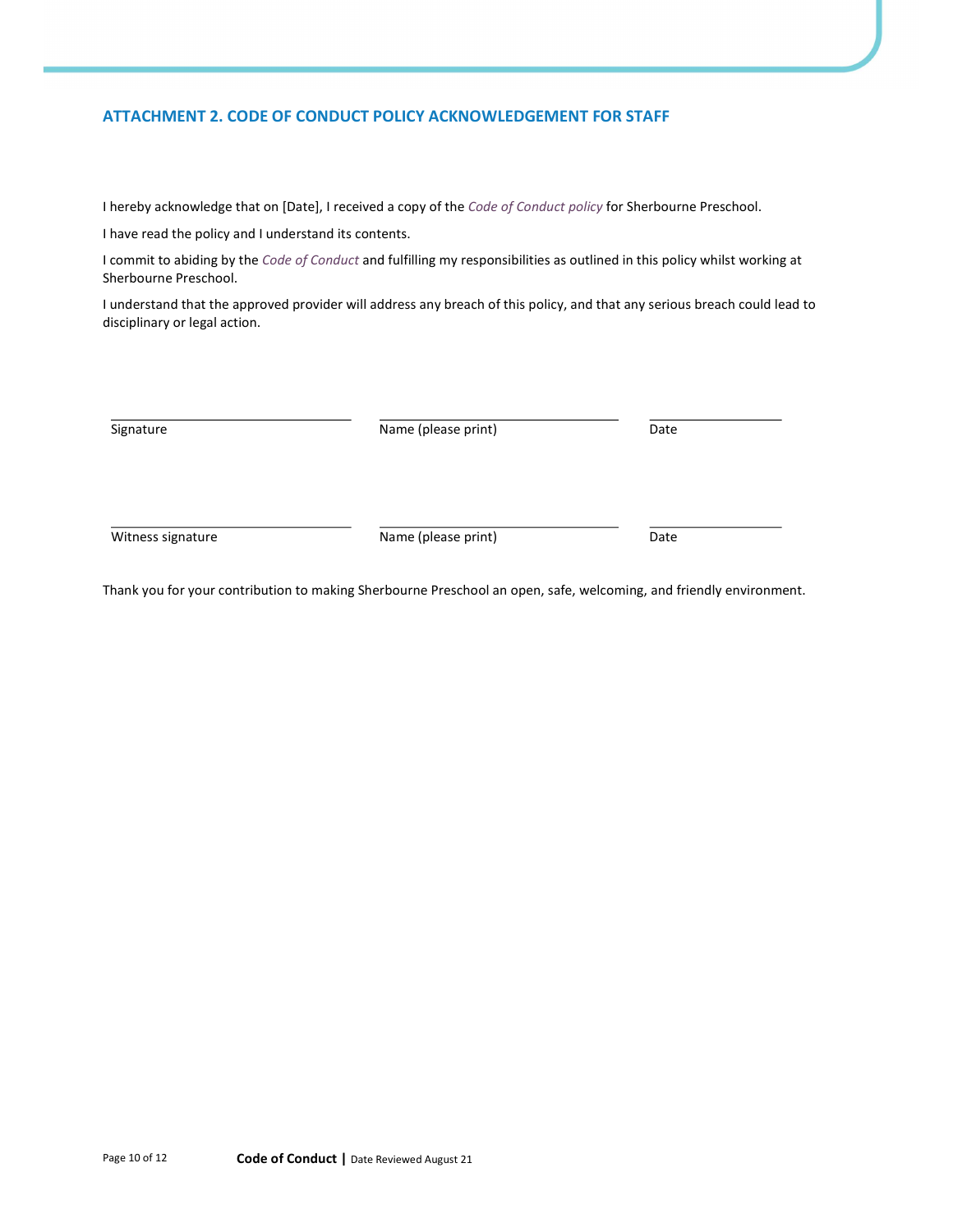# ATTACHMENT 3. CODE OF CONDUCT FOR PARENTS/GUARDIANS, STUDENTS, VOLUNTEERS, CONTRACTORS AND VISITORS

I commit to contributing to creating an environment at Sherbourne Preschool that:

- respects the rights of the child and values diversity
- acknowledges the vulnerability of Aboriginal children, children from a culturally and linguistically diverse background and children with a disability and has zero tolerance of discrimination
- maintains a duty of care (refer to Definitions) towards all children at the service
- is committed to the safety and wellbeing of each child at the service
- is committed to the safety and wellbeing of all staff at the service
- provides a safe and secure environment for all at the service
- provides an open, welcoming environment in which everyone's contribution is valued and respected
- is committed to communicating openly and honestly
- is committed to continually learning how to be inclusive and respectful of cultural needs
- encourages parents/guardians, volunteers, students and community members to support and participate in the program and activities of the service.

#### Relationships with children

In my relationships with children, I commit to:

- being a positive role model at all times
- encouraging children to express themselves and their opinions
- allowing children to undertake experiences that develop self-reliance and self-esteem
- maintaining a safe environment for children
- speaking to children in an encouraging and positive manner
- giving each child positive guidance and encouraging appropriate behaviour
- regarding all children equally, and with respect and dignity
- having regard to each child's cultural values
- respecting individual difference including age, physical and intellectual development, and catering for the abilities of each child at the service.

## Relationships with the approved provider, persons with management and control, nominated supervisor, staff and others

In my relationships with the approved provider, nominated supervisor, staff, other parents/guardians, volunteers and visitors I commit to:

- reading and abiding by the Code of Conduct policy
- developing relationships based on mutual respect
- working in partnership in a courteous, respectful and encouraging manner
- valuing the input of others
- sharing our expertise and knowledge in a considered manner
- respecting the rights of others as individuals
- giving encouraging and constructive feedback, and respecting the value of different professional approaches
- respecting the privacy of children and their families and only disclosing information to people who have a need to know as required under the Privacy and Confidentiality policy
- following the directions of staff at all times
- treating the early childhood environment with respect
- raising any concerns, including concerns about safety, as soon as possible with staff to ensure that they can be resolved efficiently
- raising any complaints or grievances in accordance with the Complaints and Grievances Policy.